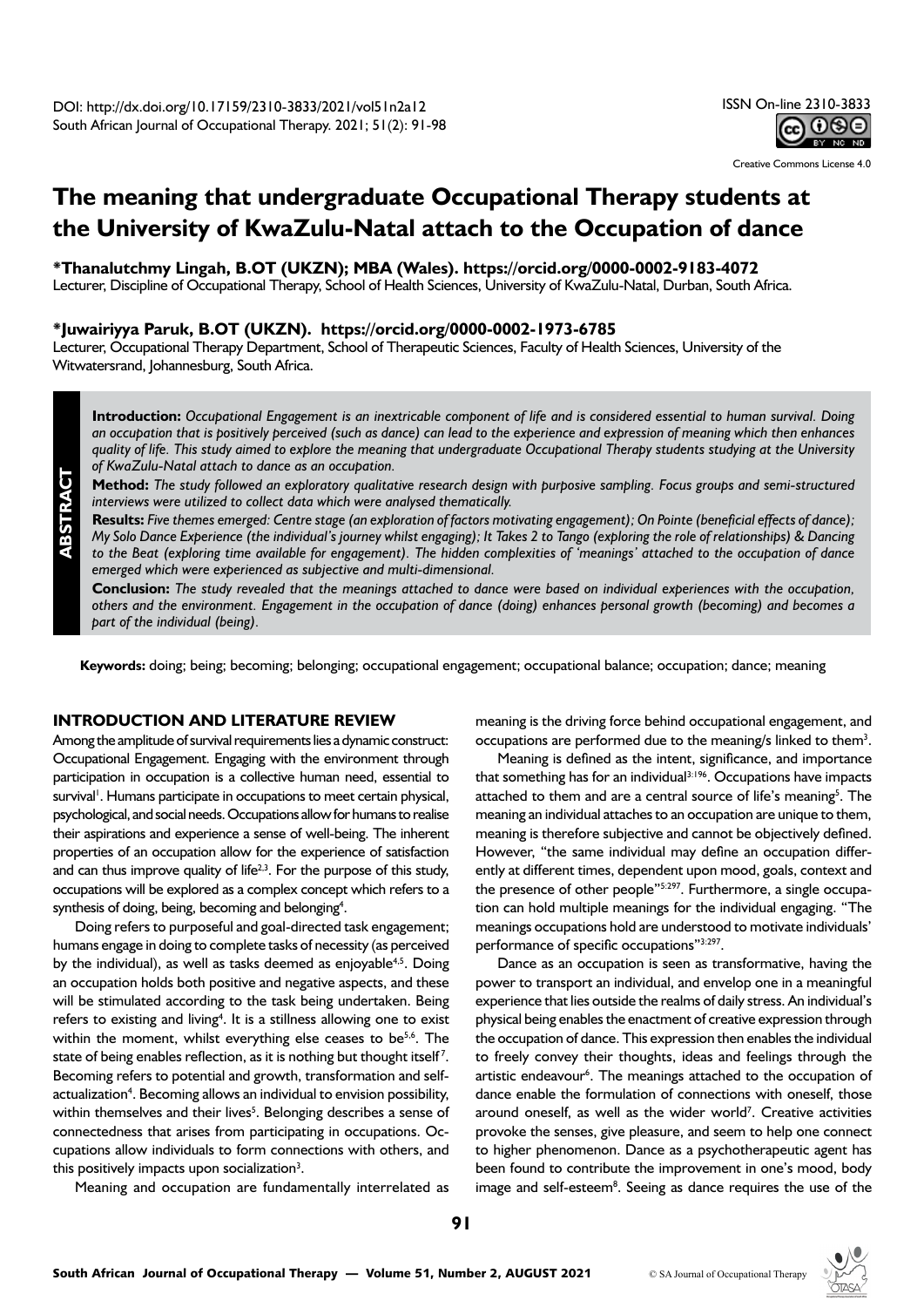body in its entirety, it has numerous physical benefits as well<sup>9</sup>. Thus, dance as an occupation may have multiple benefits including physical, psychological, social, therapeutic, cultural and recreational<sup>3,4</sup>.

Student populations spend a significant amount of time engaging in the occupation of studying<sup>5</sup>. Balance in all areas of occupation is fundamental to ensure well-being. When an individual is restricted from engaging in the occupations that are significant and meaningful to them, this then leads to occupational imbalance, which in turn negatively affects wellbeing. A healthy occupational balance is portrayed when an individual can engage in their occupations of choice, without a sense of deprivation (due to limited time available for occupational engagement)<sup>10</sup>. There is limited time available for undergraduate students to engage in other occupations (aside from the occupation of studying), and this may have a negative impact on their quality of life<sup>11,12,13</sup>.

It is therefore important to focus on other occupational performance areas that the student population engage in (such as leisure) and identify the meaning attached to such occupations. The student population face an innumerable number of stressors daily. Occupational therapy students in particular, are vulnerable to multiple academic and university related stressors<sup>14</sup>, and these can be potentially minimized through participating in other meaningful occupations- such as the occupation of dance.

The purpose of this study was therefore to explore the various meaning/s attached to dance as an occupation by undergraduate occupational therapy students, to explore whether engagement in the occupation of dance has an impact on well-being. Furthermore, the study aimed to explore the impact that the occupation of studying has on undergraduate occupational therapy students' engagement in the occupation of dance.

It is essential to understand the occupations that a person chooses to engage in, as this allows occupational therapists to better understand their clients, their needs and thereby determine the focus of intervention whilst working with the client in order to maximize their quality of life. Understanding human engagement in occupation, and why people do the things that they do, forms the basis of occupational therapy $^{2,15}$ .

# **METHOD**

# **Study Design**

A qualitative, exploratory design was selected to conduct the study. Meanings attached to occupations are subjective, and an interpretative design thus enabled the exploration of the phenomena of interest<sup>16</sup>. Qualitative research enables the formation of a holistic picture and accurately allows for the detailed views of participants to be reflected<sup>17</sup>.

#### **Population and Sampling**

Participants were recruited using maximum variation purposive sampling. In purposive sampling "the researcher decides what needs to be known and sets out to find people who can and are willing to provide the information by virtue of knowledge or experience" 18:147. Thus, participants were recruited based on a predetermined set of inclusion and exclusion criteria. Maximum variation sampling was utilised to ensure a heterogeneous sample. The study sample consisted of twelve participants in total (Table 1, p93).

## **Inclusion Criterion**

Participants were all undergraduate students studying occupational therapy and were selected if they were currently or previously engaged in the occupation of dance.



**Figure 1: Study design, data collection techniques and, data analysis.** 

#### **Data collection procedures and management**

A combination of focus groups, and semi-structured interviews were utilized for data collection. These were recorded using two audio-recording devices, and later transcribed verbatim. The audio recordings had been saved onto an external hard drive and locked in a safe<sup>19</sup>. The focus groups and semi-structured interviews had been conducted in a lecture theatre where privacy had been ensured. Questions utilized for the focus groups and semi-structured interviews were guided by the research aim. Two focus groups (made up of 6 participants each) and six semi-structured interviews were conducted. For the purpose of this study, the combination of methods had been used for data completeness. Through the use of Triangulation, the limitations of one method were counteracted by the strengths of the other $17,20$ .

## **Data Analysis**

The data collected were inductively analysed using the six phases of thematic analysis as indicated by Clarke and Braun<sup>20</sup>. When conducting qualitative research, a large amount of data is usually generated. Thematic analysis allowed for data reduction and simplification<sup>17</sup>. Inductive analysis allowed for the researchers to move from specifics gathered in data generation to a more general set of propositions.

#### **Trustworthiness**

Throughout the study, trustworthiness was ensured by adhering to the principles of credibility, dependability and confirmability and transferability. Credibility was achieved by consulting appropriate literature, as this enabled the researchers to become immersed in understanding the occupation of dance. A pilot study was done by the researchers to determine if the proposed research questions

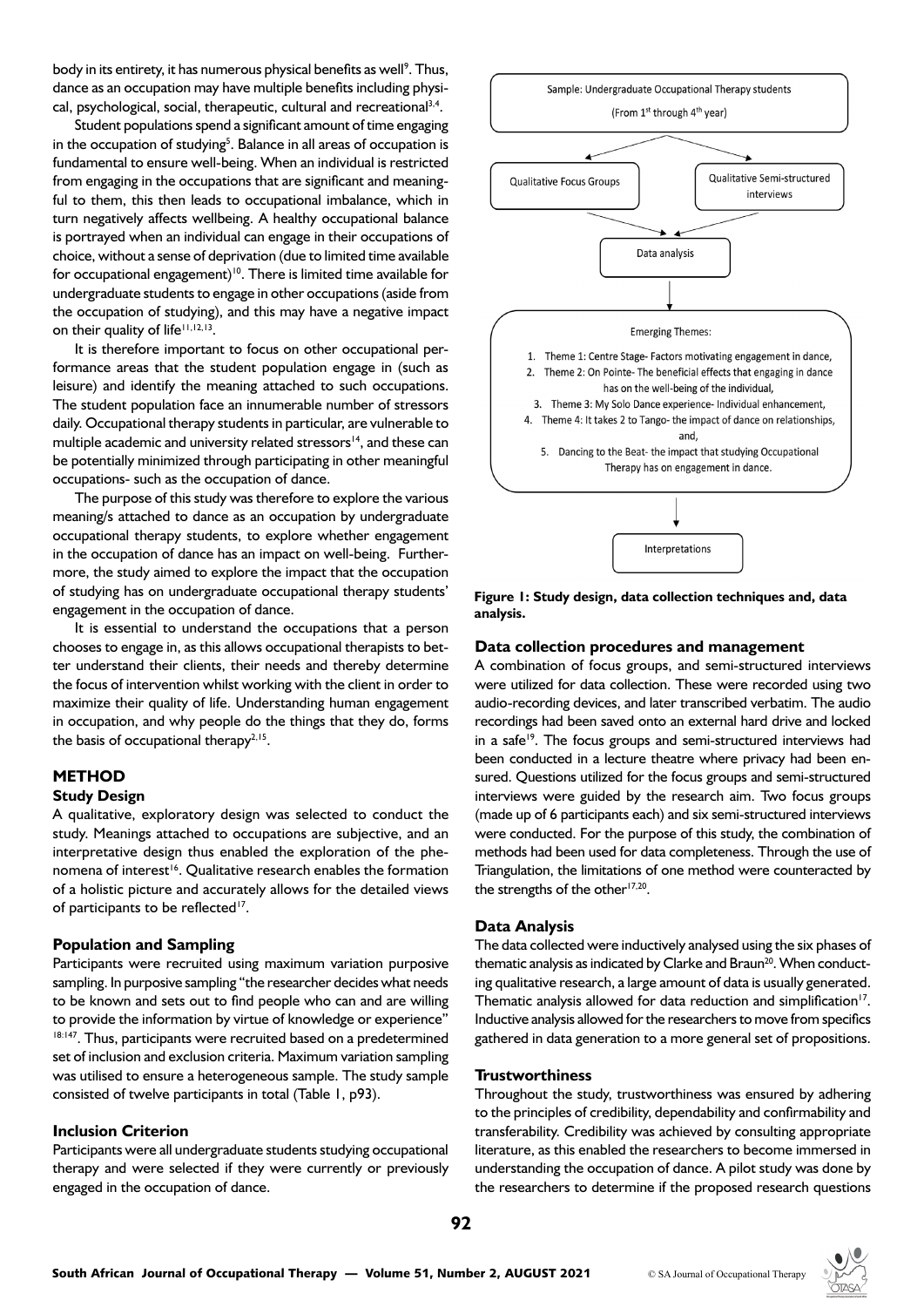**Table I: Participant Profile. Participant names have been replaced with pseudonyms**

| <b>Participant Name</b> | Age | Gender | Race         | <b>Nationality</b> | <b>Place of study</b> | <b>Year of Study</b> | <b>Type of Dance</b> |
|-------------------------|-----|--------|--------------|--------------------|-----------------------|----------------------|----------------------|
| *Gugu                   | 20  | Female | <b>Black</b> | South African      | Durban                | 3rd year             | Professional         |
| *Samantha               | 20  | Female | <b>Black</b> | South African      | Durban                | 3rd year             | Social               |
| *Sonam                  | 19  | Female | Indian       | South African      | Durban                | I <sup>st</sup> year | Professional         |
| *Michaela               | 20  | Female | White        | South African      | Durban                | 3rd year             | Professional         |
| * ean                   | 18  | Female | White        | South African      | Durban                | I <sup>st</sup> year | Professional         |
| *Kiki                   | 22  | Female | White        | South African      | Durban                | 4 <sup>th</sup> year | Professional         |
| $*$ Sam                 | 21  | Female | <b>Black</b> | South African      | Durban                | $2nd$ year           | Social               |
| *Amanda                 | 19  | Female | <b>Black</b> | South African      | Durban                | $2nd$ year           | Professional         |
| *Winnie                 | 22  | Female | <b>Black</b> | South African      | Durban                | 3rd year             | Social               |
| *lohn                   | 23  | Male   | <b>Black</b> | South African      | Durban                | 3rd year             | Professional         |
| *Nokuphiwe              | 20  | Female | <b>Black</b> | South African      | Durban                | I <sup>st</sup> year | Social               |
| *Philippa               | 21  | Female | <b>Black</b> | South African      | Durban                | $2nd$ year           | Social               |

\*Pseudonyms



# **Figure 2: Theme 1 - Centre Stage.**

were eliciting responses relevant to the research question<sup>21</sup>. Questions were posed in a focus group consisting of 4 undergraduate health science students from various disciplines. The results of the pilot work displayed ambiguity in some of the proposed questions, questions were thus refined and altered for the main study. Credibility and dependability are closely related as demonstrating credibility will later ensure dependability<sup>22</sup>. To ensure credibility and dependability the researchers reported in detail the process utilized. Furthermore, the researchers had taken steps to reduce bias by performing data coding separately, to ensure that the ideas were reflective of the data generated and not influenced by the researcher<sup>20</sup>, hence ensuring conformability<sup>22,23</sup>.

## **\*Ethical Considerations**

Ethical considerations pertaining to informed consent, right to privacy and confidentiality, non-maleficence and beneficence were adhered to. The research proposal had been submitted to the Research Ethics Committee of University of KwaZulu-Natal (UKZN), and ethical clearance had been granted. Approved by Humanities and Social Sciences Research Ethics Committee (HSSREC) at UKZN (Ref: HSS/0387/017U). Following this, a permission letter had been submitted to the registrar of Health Sciences, to begin the process of data gathering. Informed consent was obtained by providing participants with a detailed explanation of the study and intended use of information obtained from the study. Participants were provided with the opportunity to terminate participation at any point during the study without facing any repercussions. Pseudonyms are used throughout the report to ensure participant anonymity.

## **Bias Declaration**

No funding or affiliations were associated with this study.

# **RESULTS**

Data collected from focus groups and semi-structured interviews were analysed and coded separately and then co-clustered into subthemes. Analysis then merged at the point where themes were determined and, relevant subthemes grouped together to form the study's five main themes – Centre Stage, On Pointe, My Solo Dance Experience, It takes two to Tango and Dancing to the Beat.

## **Theme 1: Centre Stage**

The theme of *Centre Stage* focuses on the various motivating factors, existing external to the individual, and encouraging participants' performance in the occupation of dance.

*Sub-Theme 1 - We grew up with it:* Factors motivating participation in dance included opportunities offered by the university which entailed dance clubs catering for a variety of genres, it was identified that, through observing other students dancing, participants' motivation to engage in dance increased.

*"When I saw other people dancing, I decided to join them and got motivated because I also wanted to learn those dance moves"-John\**

Early exposure to dance, motivated and influenced the individuals' participation in the occupation.

*"My twin sister and I started dancing at a young age, around five or six, due to the influence of my older sister"- Sonam\**

*Sub-Theme 2 - Symphony:* It emerged that the music arouses feelings and emotions encouraging spontaneous dance. Music harmoniously speaks to as it influences and supports rhythm.

*"The music, Igqomu, calls your name. If you feel the music, you are going to dance. Automatically your body will respond to it, you will just go Vosho. It's like an automatic reaction."-Gugu\**

\*Ethical clearance for this study was granted prior to the enactment of the amended POPIA on 2021-07-01

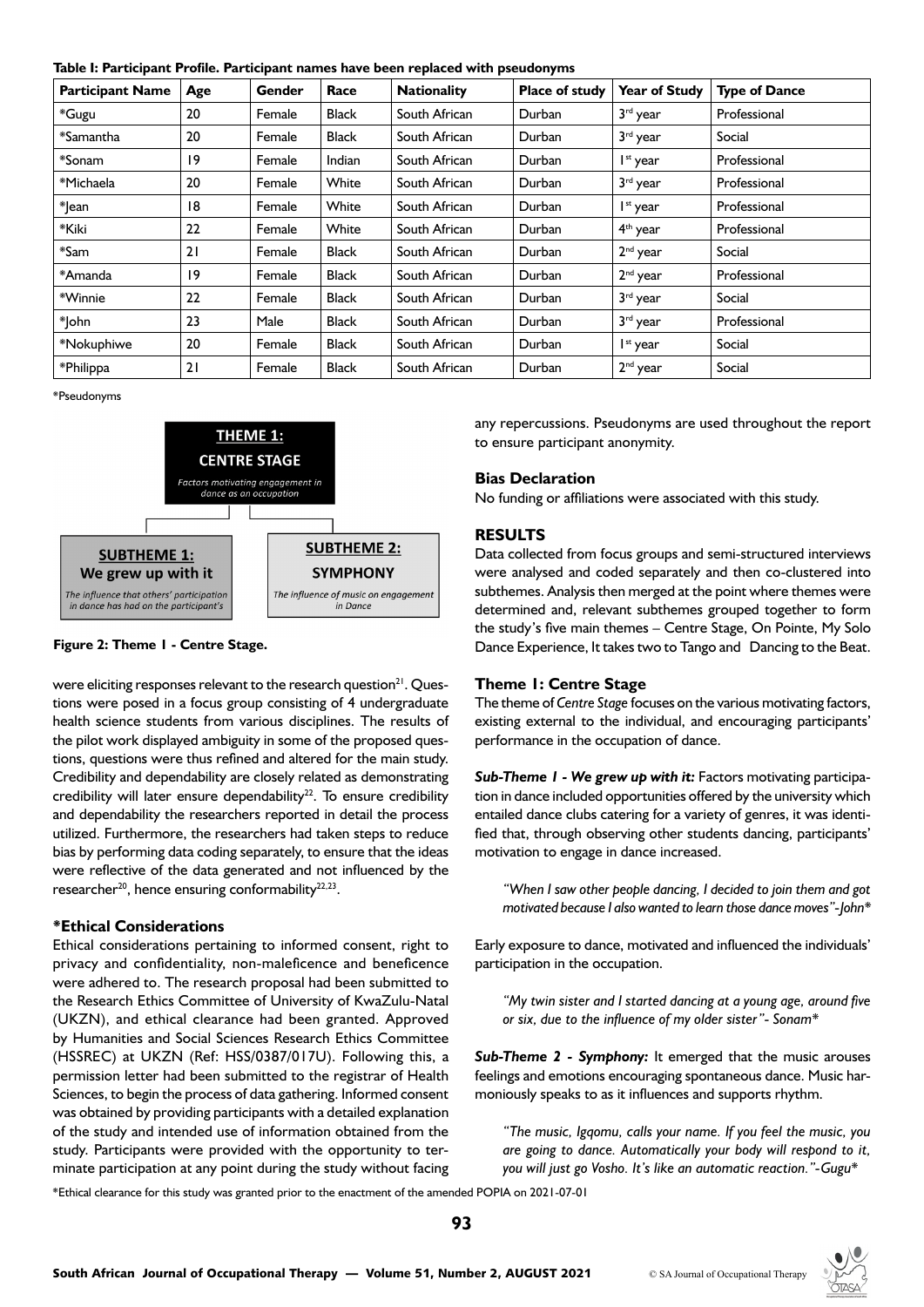

**Figure 3: Theme 2 - On Pointe.**

# **Theme 2 : On Pointe**

The theme *On Pointe* refers to the beneficial effects that engaging in dance had on the well-being of the participants.

*Sub-Theme 1 - Physical enhancement:* Participants mentioned weight loss and subsequent improvements in physique. It was also indicated that dance serves to increase endurance, enables the building of muscle strength and improvement of flexibility.

*"I feel a lot stronger and have become a lot more flexible."- Michaela\**

*Sub-Theme 2 - Emotional enhancement:* Participants reported that when engaged in dance a sense of happiness is evoked. This sense of happiness can be internal but can also be shared with the external world.

 *"I can't not smile when I'm on stage. I can't keep a straight face, so I look and feel like I'm having the time of my life."- Michaela\**

In both focus groups and semi-structured interviews, it emerged that dance is a means of 'letting go', an escape mechanism enabling the expression of tension via an alternate means.

*"When I'm dancing, I don't think about anything else."- Jean\**

Participants mentioned that their confidence increased when provided with positive gratification and feedback from others. Professional dancing participants have mentioned that the manner in which they dress and carry themselves in both the dance world and external to it has improved, which serves as a confidence booster.

Participants responsible for choreographing and teaching dances to fellow dancers indicated that sharing their own creativity was inspirational and watching their creativity come to life was awe inducing.

*"I love working with other people, especially young kids as I am able to share my knowledge, skills and passion with them."- Kiki\**

Positive and negative emotions can be portrayed through dance. Emotions are expressed through bodily movements and facial expressions.

*"Life is filled with hidden complexities and deep emotions. When I dance, I am able to project these feelings and express myself in a more constructive way."- Winnie\**



**Figure 4: Theme 3 - My Solo Dance Experience.**

# **Theme 3 : My Solo Dance**

The role of the occupation of dance in individual enhancement emerged. The theme *My solo dance* experience explores the individual's journey whilst engaging in the occupation of dance, and in essence reveals a layer of meaning to the individual.

*Sub-Theme 1 – Passion:* A common idea held by participants, was that dance is viewed as a deeply rooted passion, an element encompassing the being and world of the individual engaging.

*"Dance means the world to me, without it I don't think I'd be able to function normally."- Jean\**

The passion for engagement is further stimulated by the feelings and emotions fuelled by engagement. The passion for engagement and associated freedom arises from voluntary engagement.

*Sub-Theme 2 - Personal growth:* Personal growth refers to selfcompetition, which enables internal and external growth to feed off of each other, as confidence leads to an improvement in one's performance and vice versa.

Within the sub-theme of personal growth working toward a personal goal was revealed on numerous occasions. Goals were inclusive of moving up to a higher level or grade within their specific genre, in order to achieve this the participants revealed that they had to work on their technique.

*Sub-Theme 3 – My everything:* Most participants engaging in dance professionally and socially view dance as a non-extractable component of life itself. Dance has been woven into the material of their very being and core.

*"… to me it means everything."- Winnie\**

Dance cannot be separated from life as merely an occupation that one engages in. Dance is viewed as a person or being because of the sense of connectedness that participants feel toward the occupation.

*"Dance is my best friend; I communicate with it and through it."- John\**

# **Theme 4 : It takes 2 to tango**

The theme *It takes 2 to Tango* relates to the relationships emphasized by participants. Dance plays a role in the formation of relationships - either positive or negative, as dance is often conducted with, or amongst, others. Connections range from superficial to deep, depending on the type of dance and the individual/s engaging in.

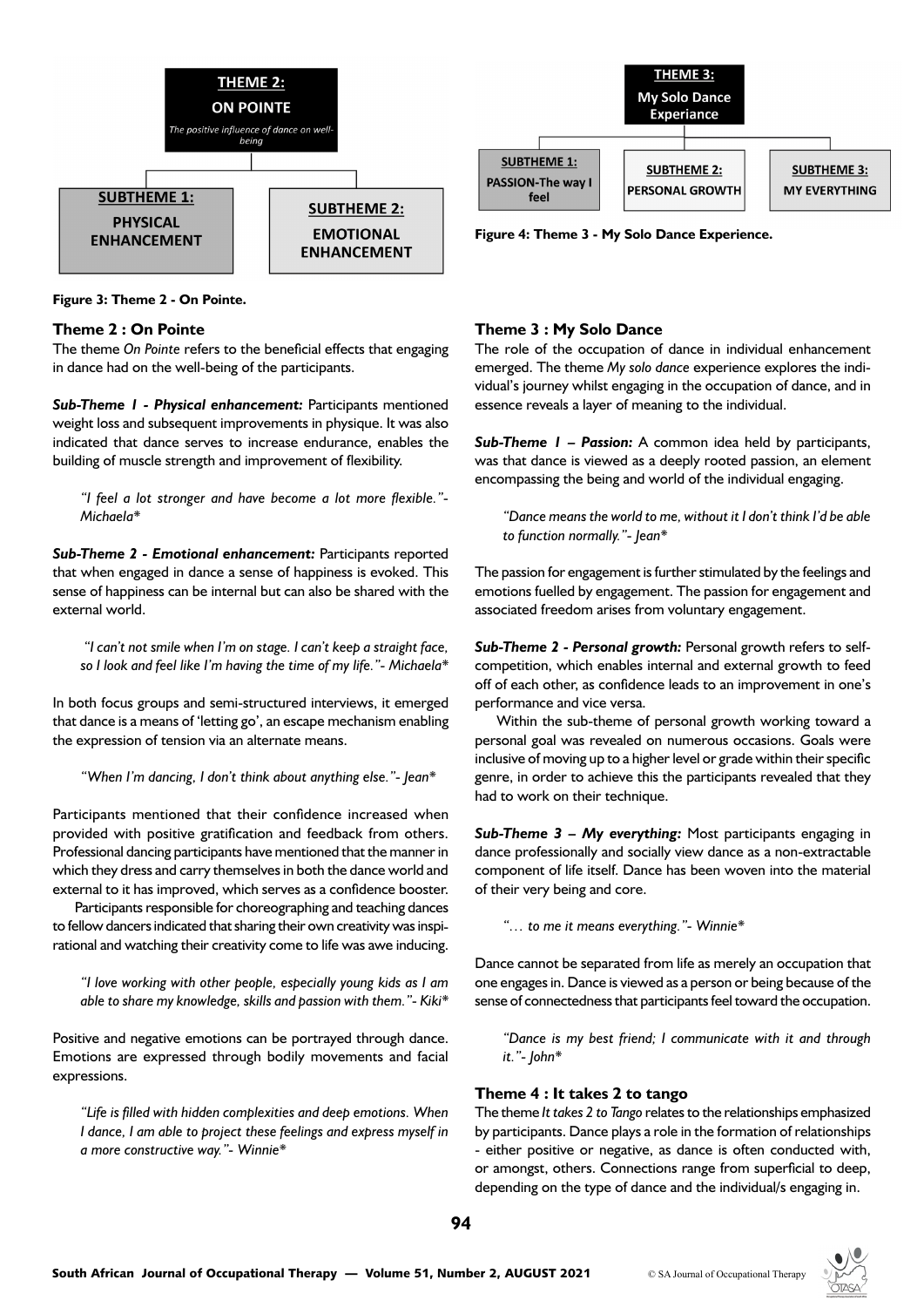

*Sub-Theme 1 - Make dance:* Dance has the capacity to draw people together based on mutual love or passion for the occupation. Dance allows for networking with others who engage in the same occupation on a professional level. Dance also builds a community within the studio that that the person attends.

 *"… it has allowed me to establish a new extended family."- Jean\**

According to participants who engage in Latin dance, dance can serve as a means to build an emotional and intimate connection with one's dance partner. Dance is a soulful language, expressing the contents of one's soul in the presence of another can lead to intimacy as barriers are broken down.

Together with building new relationships, dance has the ability to enhance relationships within the person's life, both within and external to the context of dance. Relationships discussed are representative of those between people as well as those between a person and a higher being.

*"In Bharathanatyam there is often a dance that is performed for the different deities in the Hindu culture and when I am performing each of these dances, I feel spiritually connected with that specific God… or Goddess." - Sonam\**

Dance solidifies relationships, as one may share the occupation with a family member or friend- allowing for mutual engagement and practice. Participants who have an intimate partner have mentioned that dance has strengthened their relationship, as their partner grew a deeper attraction and appreciation for them when watching their passion come to life.

*Sub-Theme 2 - Break dance:* Dance can lead to competitiveness, which can often border on being unhealthy, as this occurs amongst friends or family members and then leads to a strain on these relationships. Competitiveness also often leads to dancers critiquing the appearance, ability and technique of other dancers.

Jealousy can often result as comparisons do occur, this can further impact upon relationships.

*"My sister is a brilliant dancer. As much as I do love dancing with her, it is sometimes really difficult watching her being in the front row, whilst I am in the back row."- Jean\**

This can lead to feelings of inferiority and self-doubt and can result in viewing the occupation of dance in a more negative light.



**Figure 5: Theme 4 - It takes 2 to Tango. Figure 6: Theme 5 - Dancing to the Beat.**

# **Theme 5 : Dancing to the Beat**

The theme *Dancing to the Beat* focuses on the impact that studying Occupational Therapy as an undergraduate student has on the engagement of dance as an occupation as well as the manner in which engagement had altered over time.

*Sub-Theme 1 – Time*: A common consensus by participants was that limited time is available to engage in dance owing to the occupation of studying consuming the majority of the participant's time. It became evident that being a student limits the time available to engage in dance on a professional level. The participants expressed enjoying going out to bars, clubs and formal events and engaging in the occupation of dance. The times used to engage in social dance do not coincide with university hours and therefore, participation is not limited.

As with most occupations the less time spent practicing the skills involved in the occupation as well as less time engaging in the occupation will ultimately affect one's performance and skill. This serves as a limitation to their participation.

*"Since studying OT, I am hardly able to attend dance classes and I feel like my endurance is not as good, and my fitness is not as great. That has dampened my self-esteem not being as fit and lean as the other dancers."- Michaela\**

# **DISCUSSION**

Based on the five themes that emerged from the study, the subsequent discussion explores the main ideas emerging through an integration of the findings with the literature sourced.

#### **Invoking the senses in order to 'do':**

The study revealed that observation or association with others participating in the occupation is a significant factor motivating 'doing'.

Although dance can be performed in the absence of music, dance and music exist in symphony with each other. "Music is universal. Listening to music can soothe the soul and excite the emotions"24:284. Through the emotions that have been elicited, participants expressed that they had experienced a loss of inhibition, allowing them to engage in dance.

Although this view was held amongst many participants, limited research has explored the effects of external influencers in the engagement in occupation. It is therefore evident through the findings obtained, that external influences (inclusive of viewing the engagement of others, and music) promote engagement in dance as an occupation.

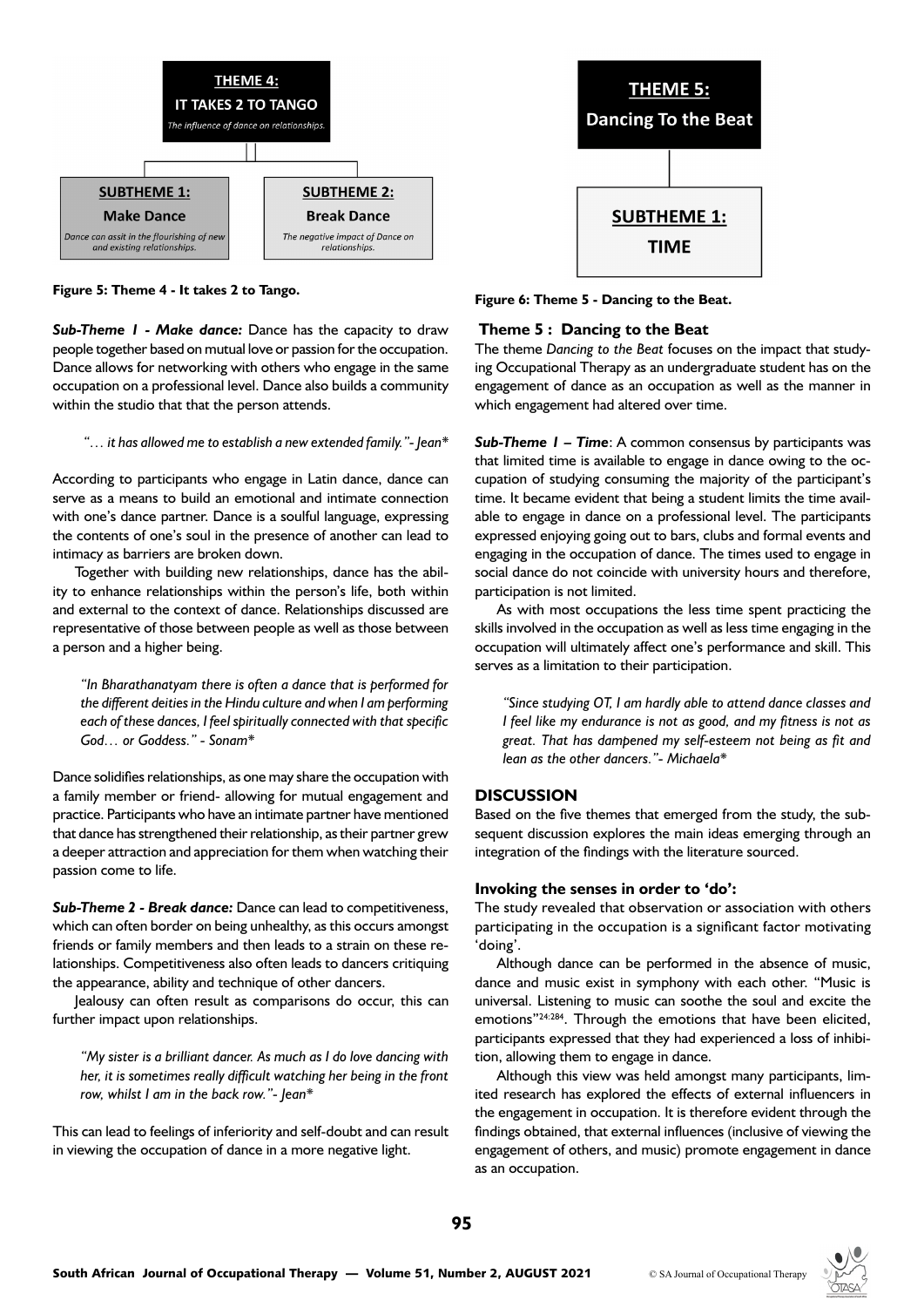#### **'Doing' leading to 'becoming':**

The occupation of dance is most often associated with the physical benefits that it possesses. However, these were far outweighed by the psychological benefits that had emerged.

Findings revealed that participants experienced physical enhancement owing to 'doing' the occupation of dance. The occupation of dance has its own impact on the individual, as dance is a creative art form, and the movements required when dancing draw upon both the individual's mind and body. Many participants reported an improved physique which further assisted in improving emotional well-being, as their body image and self-confidence had improved.

Occupations are valued for the experience they provide, and the feelings they stimulate<sup>5</sup>. This was reflected in the findings of the study, which indicated that engaging in the occupation of dance aroused positive feelings and emotions in a number of the participants. Human beings instinctively seem to utilize creative occupations like that of dance to relieve certain emotional symptoms experienced<sup>1</sup>. Participants use the occupation of dance to externalize negative feelings, which provides an outlet for participants to express themselves in a more constructive way. A participant revealed that the occupation of dance is used as a means of releasing inner tension and frustration, without danceshe felt as though a channel for such expression would not be possible (Sonam\*).

The study had revealed that feelings of happiness and elevated mood can also be shared with others engaging in the occupation. Dance serves as a platform for sharing joy and positive emotions. This in essence leads to the belief that occupational engagement can lead to the transference of emotions amongst persons engaging, and amongst those viewing engagement.

Recognition received from family, friends and strangers, serves as positive appraisal, and provides an opportunity for socialization whereby individuals can practice and utilize social behaviors to formulate social interactions. According to literature, socialization assists in alleviating stress and the incidence of depression<sup>6</sup>.

# **Growth and self-enhancement through engaging in the occupation of dance**

A positive sense of consciousness is said to be experienced when an individual's skills are used to meet the challenges of an environment<sup>1</sup>. Purposeful engagement in dance to achieve goals set out, was a common reason for engagement. Goals as a reason for engagement within the occupation is supported by literature, which indicates that occupations are viewed as having a goal or purpose for the person engaging $13$ .

Thus, participants*'* views of engaging as a means to enhance personal growth - which encompasses internal growth (building upon confidence and self-esteem) as well as external growth (which looks at technique improvement, and the improvement of bodily functions) - is in keeping with literature<sup>2, 13, 25,26</sup>.

Engaging in the occupation of dance, which is ultimately 'doing', enables the participants to experience growth and transformation through the process of self-actualization, hence enabling the process of 'becoming'. According to literature, occupations are purposefully chosen by individuals as a channel to shape, build upon and express their identity25,26. According to a participant, *"If I don't dance for like a week, I just don't feel like myself." - John\*.* This view is consistent with literature as it speaks to an occupation contributing toward the identity of the participant. Furthermore, a lack of engagement in meaningful occupations can deconstruct one's identity, thereby negatively impacting well-being<sup>25</sup>.

# **Meaning as a subjective experience within the occupation of dance (Being):**

A common consensus amongst existential theorists, is that 'meaning' is an essential property of occupational engagement<sup>7, 25, 27, 28, 29.</sup> A powerful stimulant for occupational engagement is the meaning that the occupation holds for the individual engaging. Participants had stated that if enjoyment were not derived from occupational engagement, their participation within the occupation would have ceased.

A participant had mentioned that "dance means freedom." - Sam\*. The feeling of freedom arises from engaging in the occupation of dance out of one's own free will. Such engagement imbues greater value to the occupation. This is supported by literature, as engagement in meaningful occupations can occur despite the lack of external rewards<sup>1</sup>.

Flow is a construct separate from occupational science literature, however, its contribution within occupational engagement is indisputable, and formulates a dimension of meaning. According to several participants, dance is a part of who people are. This was consistent with findings from literature, which suggests that people who have experienced occupational flow report a feeling of being at one with the movements they are making<sup>1:67</sup>. These views are in essence the embodiment of the concept of being outlined by multiple occupational science theorists, being refers to existing within the occupation itself, and not beyond it<sup>5, 30.</sup>

A unique concept that had emerged from the participants' perspective, was that dance is viewed by multiple participants as more than purely an occupation. Dance had been spoken of as a person with whom the participants connect. There is little known research to support this view. However, formulating a bond with an occupation that is viewed as meaningful is not unfathomable, as the occupation may elude its constraints and become to the engager anything, they perceive it to be.

# **The shared experience of occupational engagement (shared meaning and the process of belonging):**

The role of occupations in enabling the formation of relationships has been theorised by a multitude of occupational scientists over time<sup>2,4</sup>. Occupations enable a sense of connectedness- in essence, a sense of sharing an element of oneself<sup>5</sup>. Thus, participants viewing engagement in dance as a means to formulate relationships is not a novel concept. According to a participant *"It [dance] also brings people together." - Amanda\*.* This view indicates that occupational engagement can foster connections amongst persons with a common interest in the occupation, as the feelings stimulated by engagement may be shared, and the joint experience may enhance these feelings. Several participants had indicated that dance with others has led to the formation of a sense of community.

Support received when engaging in dance serves to solidify bonds between the engager and members of their family, as they feel a sense of wholeness through the provision of support. Furthermore, dancing with a friend/partner or family member can intensify the bond through a shared positive experience. This is in keeping with literature which states that occupations play a role in enhancing relationships<sup>5</sup>.

A view that has not been extensively explored in literature is building of intimate connections through engagement in the occupation of dance. Participants had indicated that shared engagement in the occupation together with a partner leads to the development

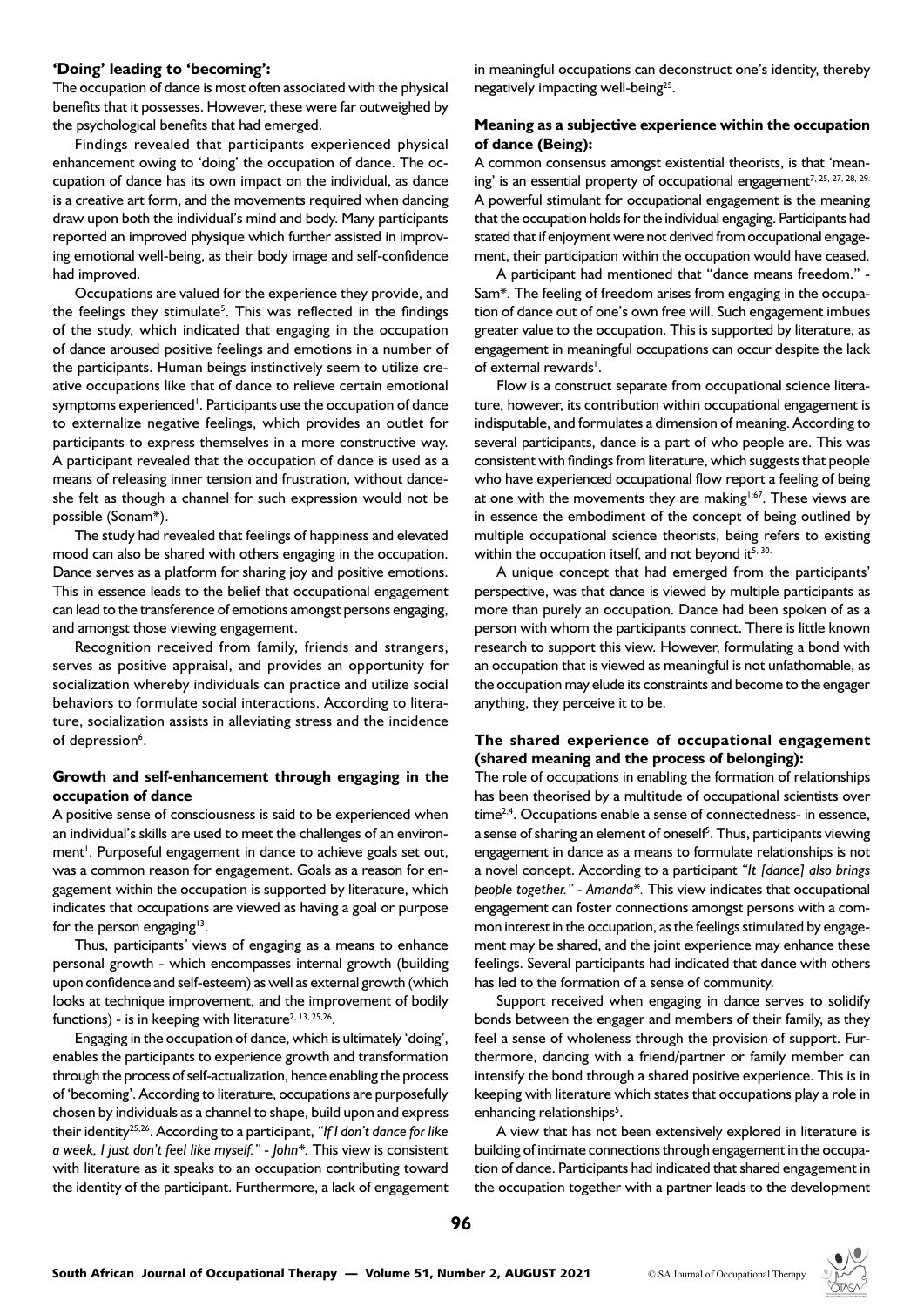of a bond so profound, that it may lead to the stimulation of deep feelings and emotional connections with the partner. This was the case specifically in forms of dance requiring extensive eye-contact, and physical touch, notably Latin dance, as participants are required to be in sync with one another's steps which requires a certain level of trust.

Occupational engagement can further lead to the formation of connections beyond the tangible. Feelings of spiritual connections are elicited through complex perceptions and emotions elicited by occupational engagement. The views of participants regarding the formation of spiritual connectedness that emerged from engagement in the occupation of dance is supported by literature, as creative occupations (like that of dance) enable connections to higher phenomenon<sup>1</sup>.

Although occupations are said to have a role in the development and maintenance of positive relationships - a role less common but irrefutable - is the formation of negative relationships through occupational engagement. According to literature, occupational engagement is widely understood as a platform enabling the development of relationships- either positive or negative<sup>13</sup>. Although less common, a few participants pointed out that engagement in dance can lead to negative relationships.

## **The role of time in occupational engagement:**

"Occupational therapy, since its inception, has a core interest in time use as an indicator of health and well-being"<sup>1:60</sup>. Limitations for engagement occur because of insufficient time available, owing to the occupation of studying.

Time reveals itself as a vacuum, inviting us to fill it with meaningful doing1. A healthy occupational balance is represented by a healthy working adult engaging in equal amounts of leisure related, self-care and productive activities, disproportionate engagement in certain daily occupations often has an impact on the well-being of the individual. Occupational imbalance occurs when one occupation monopolizes a person's time so that there is decreased participation in other occupations $13$ . Participants who engaged in dance on a more professional level have found that they have been deprived of this balance because they cannot participate in dance as often as they had previously.

Humans have a creative nature and to withhold or block that inherited ability is a denial of our true essence<sup>7</sup>. Participants had revealed that limited time available to engage in the occupation of dance has affected their technique. Although the time available to engage in professional dance is limited, participants indicated that they are able to engage in social dance as times do not coincide with those of lectures. This suggests that participant have sought a manner in which to achieve balance between their various occupational performance areas.

#### **Implications:**

Findings indicated that external influences promote occupational engagement within the occupation of dance (as participants had been motivated by the engagement of others in the occupation of dance, as well as music). It is therefore suggested that this concept be further investigated, as external influences may encourage occupational engagement within other occupations.

The study outlined that music plays a significant role in motivating engagement in the occupation of dance. It is therefore suggested that the role of music within the occupation of dance and possibly other occupations (productivity at work) be further explored. Findings have indicated that emotions and feelings may be transferred through the process of occupational engagement within the occupation of dance which is a phenomenon worth exploring for other occupations as well.

# **LIMITATIONS**

As occupational therapy students were previously exposed to the concepts of meaning and occupation (as a part of their curriculum), they may have answered the questions in accordance with what they perceived that the researchers may have wanted from them.

The study sample consistent primarily of females, and hence the study may lack a male perspective on the meaning attached to the occupation of dance.

Both the focus groups and semi-structured interviews had been conducted in English, and certain participants' primary language was that of isiZulu. This may have prevented these participants from revealing certain nuances of meaning due to not being able to fully express themselves in their second language.

## **CONCLUSION**

The meaning attached to the occupation of dance by participants was highly subjective, which is in keeping with literature: "It is impossible to give an individual's occupation any meaning other than the meaning that they, themselves, choose to give it"31:169. This view is consistently held amongst theorists and has been described by several theorists (i.e. viewing meaning as a subjective experience)<sup>4,5</sup>. The study has also led to the possibility that there may be a process through which meaning is generated and the following could be a formula that warrants further exploration: Doing (an occupation) + Being (immersing oneself within the occupation, a state in which all else ceases to be)  $+$  Becoming (growth and self- actualization) + Belonging (the formation of connections with others and the wider world)  $=$  Meaning.

#### **Acknowledgements:**

The authors of the article would like to acknowledge the contribution and permission of: Thishari Naicker, Nontuthuko Shongwe, Nontuthuko Sibiya, and Ziyanda Mayeza. Thank you for your role in the dissertation (as undergraduate Occupational Therapy students in 2017), without you, the article would not have been possible.

## **AUTHOR CONTRIBUTIONS**

Thanalutchmy Lingah supervised the project and contributed to writing the article. Juwairiyya Paruk conducted the study together with peers as undergraduate students, and contributed to writing the article.

# **REFERENCES**

- 1. Molineux M. Occupation for Occupational Therapists. United Kingdom: Blackwell Publishers, 2004.
- 2. Kennedy J, Davis JA. Clarifying the Construct of Occupational Engagement for Occupational Therapy Practice. Occupation, Participation and Health, 2017, 37(2): 98 –108. https://doi.org/10.1177/1539449216688201
- 3. Hocking C. The challenge of occupation: Describing the things people do. Journal of Occupational Science, 2009; 16(3): 140-150. https://doi.org/10.1080/14427591.2009.9686655
- 4. Borges da Costa AL, Cox DL. The experience of meaning in circle dance. Journal of Occupational Science, 2016; 23(2): 196-207. https://doi.org/10.1080/14427591.2016.1162191
- 5. Hammell KW. Opportunities for well-being: The right to occupational engagement. Canadian Journal of Occupational Therapy, 2017;